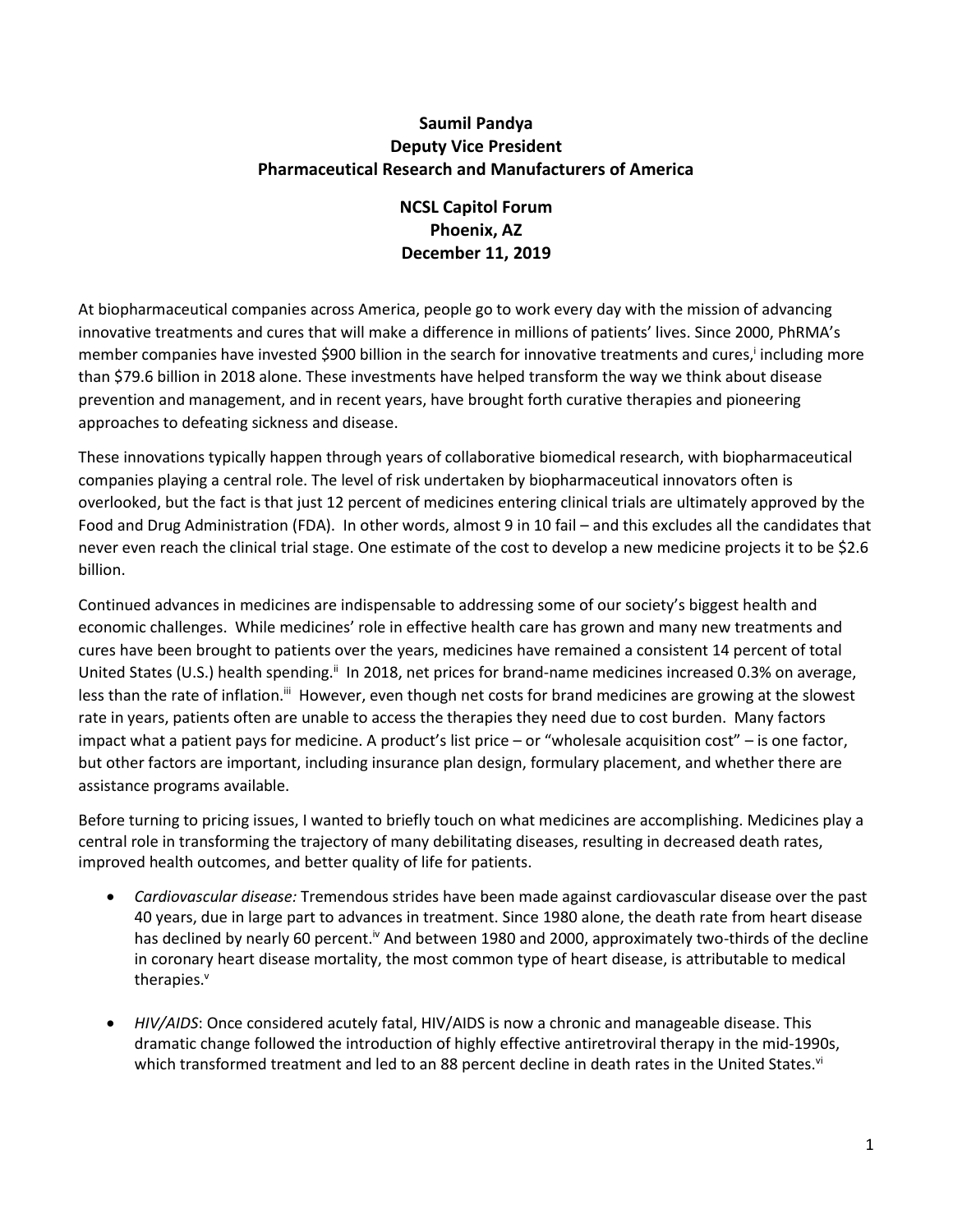- *Hepatitis C:* More recently, we've seen a remarkable transformation in treatment of another viral disease: hepatitis C. Just six years ago, the only available treatment cured just half of patients and caused debilitating side effects. Today, a broad range of treatments with minimal side effects and cure rates approaching 100 percent are available for patients with all forms of the disease. Vii, Viii Looking forward, researchers project that with improved screening and today's cures, hepatitis C will be a rare disease by 2036.ix
- *Cancer:* New medicines are also a driving force behind gains in the life expectancy of cancer patients. Since peaking in the early 1990s, cancer death rates in the United States have declined 26 percent.<sup>x</sup> Researchers attribute 73 percent of these gains to new treatments, including new medicines.<sup>xi</sup> Targeted therapies and emerging immunotherapies are transforming the treatment paradigm for patients with many forms of cancer and have the potential to reduce the use of traditional forms of cancer treatment including chemotherapy, surgery, and radiation.<sup>xii</sup>

Researchers are pursuing cutting-edge research and novel scientific strategies to continue to drive therapeutic advances for patients. There are currently about 7,000 medicines in clinical development globally with the potential to impact U.S. patients.<sup>xiii</sup> Across the medicines in the pipeline, 74 percent have the potential to be firstin-class treatments.  $x^{iv}$  Diseases and conditions for which medicines are in development include: $x^{iv}$ 

- *Neurological disorders:* These disorders affect a broad range of conditions affecting the brain and nervous system—for example, epilepsy, migraine headaches, multiple sclerosis, Parkinson's disease, and Alzheimer's disease. There are more than 500 medicines in development for neurological disorders. One exciting cell therapy approach for amyotrophic lateral sclerosis (ALS) involves extracting stem cells from patient bone marrow and customizing the cells to help support the survival of neurons once the cells are returned to the patient.<sup>xvi</sup>
- *Cancer*: In addition to the adaptive cell therapy and gene therapy approaches that are just beginning to transform the lives of patients, several novel approaches – including antibody-drug conjugates, immune checkpoint modulators, metabolic immunotherapies, and vaccines – are showing tremendous promise in the pipeline against a broad range of cancers. Today, there are 1,120 medicines and vaccines currently in development for cancer.<sup>xvii</sup>
- *Heart disease and stroke*: Cardiovascular disease is the leading cause of death in the United States, affecting 92.1 million American adults. There are currently 200 medicines in development for heart disease and stroke. One promising investigational medicine is a non-viral gene therapy that targets a tissue and regeneration pathway that promotes cardiac function, cell survival, and the repair of injured heart tissue in patients with ischemic heart failure.xviii

Today's biopharmaceutical pipeline has tremendous promise and represents a new frontier of research with the potential to transform the lives of patients. In this new era of medicine, science that was once considered unimaginable is now on the verge of producing a complete paradigm shift in the treatment of the most complex and challenging diseases of our time. As the health care market continues to evolve towards value-driven payment and greater patient engagement in health care decision-making, we need to ensure it is sustainable and balances patient access to innovative medicines without sacrificing investment in further treatments and cures.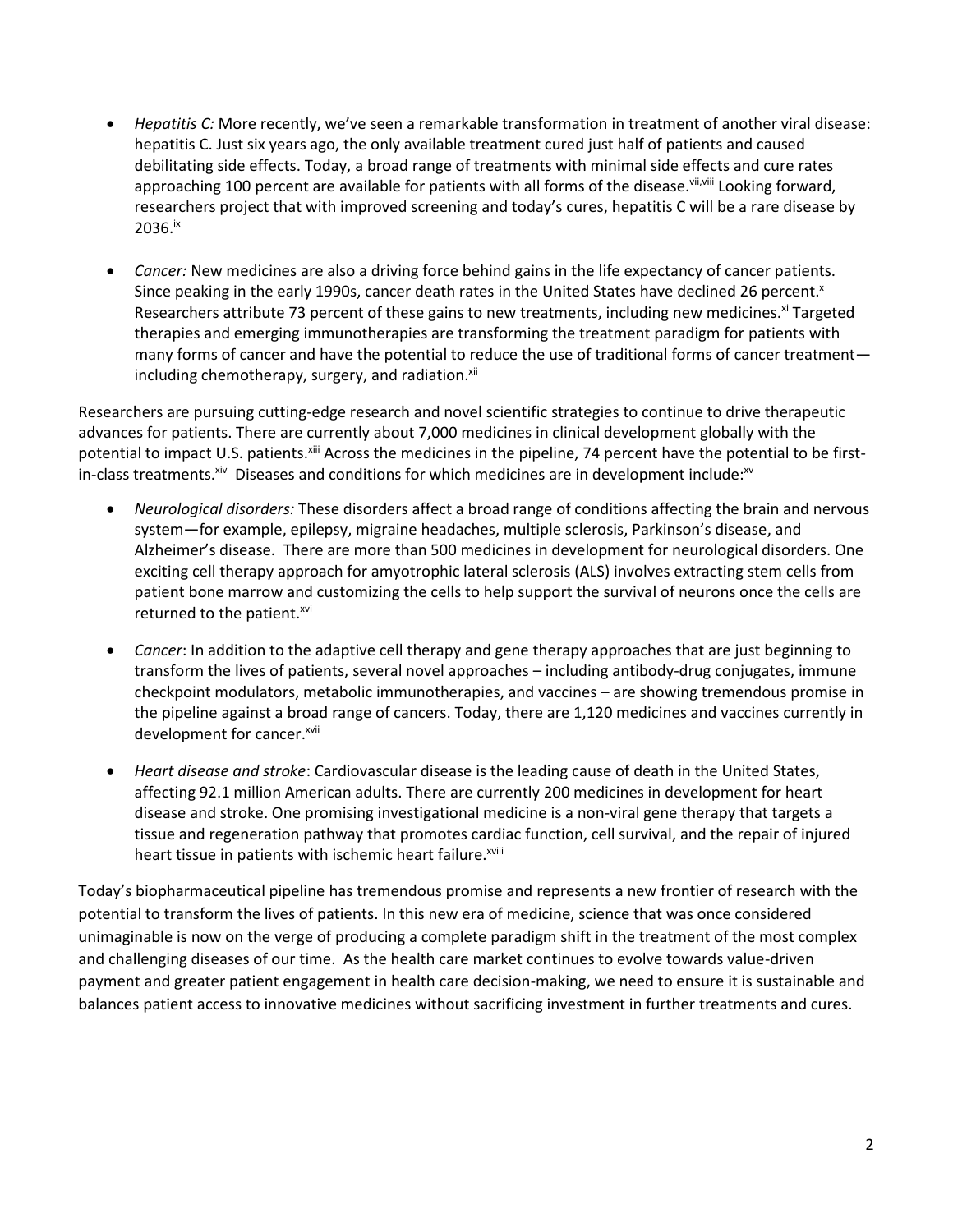#### **Many Factors Impact the List Price of Medicines:**

The calculations behind drug pricing are complex and can be based on several factors.

Much of the public debate about the cost of medicines has focused on list prices, which do not account for the rebates and discounts that PBMs and health plans commonly negotiate with biopharmaceutical companies in exchange for preferred formulary placement on lower cost- sharing tiers. For certain medicines used to treat chronic conditions like asthma, high cholesterol, hepatitis C, and diabetes, these discounts and rebates can reduce list prices by as much as 30% to 70%.<sup>xix</sup> According to a study by the Berkeley Research Group, on average, more than one-third of the initial list price of a brand medicine is rebated back to insurance companies, PBMs, and the government, or retained by other stakeholders along the biopharmaceutical supply chain. $^{x}$ 

Biopharmaceutical companies are also required to provide sizable statutory rebates, discounts, and fees to government programs, which have increased in recent years due to an increase in the Medicaid rebate, closing of the Medicare Part D "donut hole" and expansion of the 340B program. As a result, aggregate rebates, discounts, and other price concessions from biopharmaceutical manufacturers more than doubled<sup>xxi</sup> in a six-year period – from \$74 billion in 2012 to \$166 billion in 2018 – but co-pays, coinsurance, and deductibles continued to rise.

Excluding rebates and discounts from discussions about the cost of prescription medicines provides an increasingly inaccurate picture of marketplace trends. According to PBMs and industry analysts, list prices for brand medicines have grown by an estimated 5.5% annually since 2015, while net prices (which take discounts and rebates into account) have grown by just 0.3%.xxii, driven by patent expirations and increased competition from generics. Between 2019 and 2023, IQVIA projects annual net price growth for brand name drugs will be -1 to 2%, highlighting the important role rebates and discounts will continue to play in containing prescription medicine spending growth in the future.

In addition to low price growth, the most recent data from government actuaries and pharmacy benefit managers (PBMs) confirm that retail prescription medicine spending growth has been exceptionally low in both past two years. For example, Express Scripts – the nation's largest PBM – reported net prescription medicine spending grew just 0.4% in 2018, the lowest level since it began reporting in 1993.<sup>xxiii</sup> In addition, CMS actuaries reported net retail prescription medicine spending grew just 0.4% 2017, the lowest growth rate since 2012.<sup>xxiv</sup> Total spending growth for other health care is projected to be 5 times that of prescription medicines through the next decade. xxv, xxvi

### **Many Patients Do Not Directly Benefit from Significant Price Concessions in the Market Today**

Patients do not always benefit directly from the rebates and discounts provided by biopharmaceutical companies as they should, in the form of lower cost sharing, resulting in affordability challenges for some. To improve patient affordability, more of the discounts and rebates insurers and PBMs negotiate with biopharmaceutical companies should be shared directly with patients at the point-of-sale.

Once medicines are researched, developed, and approved for use, the process by which prescription medicines move from biopharmaceutical manufacturers to patients involves multiple stakeholders and numerous financial transactions. This process has evolved significantly in recent years, as supply chain entities have grown to play a larger role in drug distribution and payment. In fact, three large, sophisticated PBMs manage more than 75 percent of all prescriptions filled.<sup>xxvii</sup> They use brand competition to obtain discounts from manufacturers and take full advantage of the presence of generics to drive savings. The use of generic medicines, which accounts for 90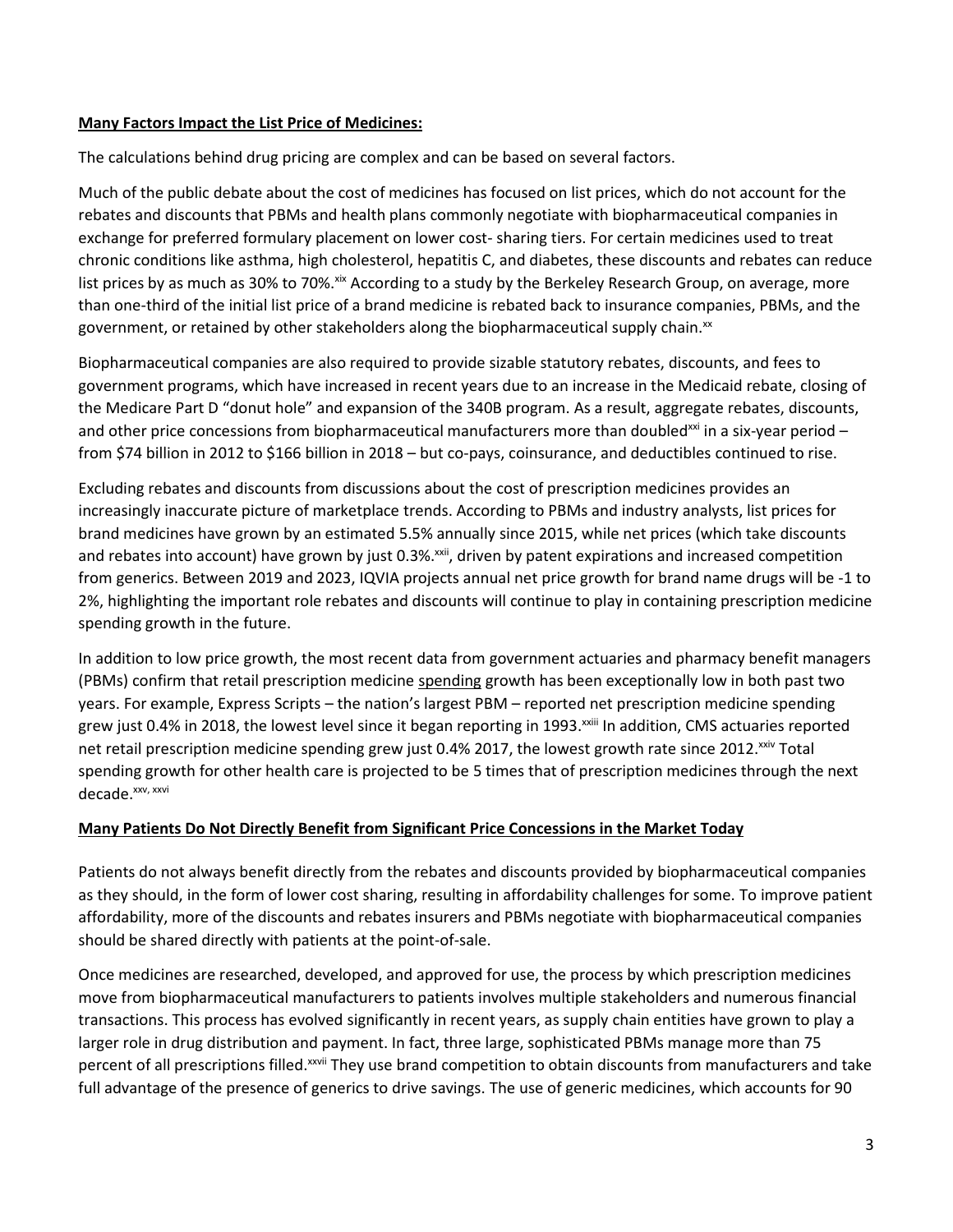percent of prescription medicines dispensed in the U.S., saved \$1.79 trillion between 2008 and 2017,<sup>xxviii</sup> and these dynamics will continue to produce savings. Between 2019 and 2023, competition from generics and biosimilars is expected to result in an estimated \$105 billion reduction in U.S. brand sales.<sup>xxix</sup> Additionally, biosimilar competition in the biologics market will increase substantially over time as the market matures.<sup>xxx</sup> There is no similar type of cost containment for other health care services. However, questions have been raised regarding how much of these negotiated rebates and discounts are making it through the pharmaceutical distribution system. The market dynamics discussed above have resulted in distribution costs accounting for a growing share of what is reported to be prescription drug spending. In 2015, less than half of all net spending on prescription medicines – or about 7% of total health care spending – went to brand biopharmaceutical manufacturers. $xxxi$ 

One reason that it seems as if the costs of medicines are going up dramatically is because even though payers often receive deep discounts on a brand medicine's price, they rarely directly pass along those savings to the patients obtaining those medicines at the pharmacy counter. Instead, health plans typically use some portion of negotiated rebates to reduce premiums for all enrollees. As the actuarial firm Milliman has pointed out, this dynamic results in a system of reverse insurance where payers require sicker patients using brand medicines with rebates to pay more out-of-pocket, while rebate savings are spread out among all health plan enrollees in the form of lower premiums.<sup>xxxii</sup> Asking sicker patients with high medicine costs to subsidize premiums for healthier enrollees is the opposite of how health insurance is supposed to work.

While robust competition in the market has been successful in constraining net prices, government and industry analysts have observed that supply chain intermediaries may have incentives to favor medicines with high list prices and large rebates, xxxiii leading to affordability challenges for patients who pay cost sharing based on the list price. Helping patients access the treatments they need by passing through rebates at the point-of-sale to reduce patient cost sharing could improve medicine adherence for conditions like diabetes, which could ultimately generate savings by reducing costly avoidable health complications.

### **Increased Cost-Shifting to Patients**

A growing distortion in the market is the increased shifting of costs to patients. Patients pay cost sharing for health care services, including prescription medicines, through deductibles, copays, and coinsurance. When patients receive medical care from an in-network hospital or physician, deductible and coinsurance payments are based upon discounted rates negotiated between the health plan and the provider. Yet this is not the case for prescription medicines. Health plans (and the PBMs that represent them) negotiate discounts on brand medicines, but the discounts are usually given in the form of rebates paid directly to the health plan or PBM after the prescription is purchased by the patient. These discounted prices are not available to patients with deductibles or coinsurance at the time they fill prescriptions; instead, their cost sharing is generally calculated by the health plan based on the medicine's full list price.

In the last decade, in the commercial market, the share of patient out-of-pocket drug spending represented by coinsurance has more than doubled, while the share accounted for by deductibles has tripled.<sup>xxxiv</sup> Since 2006, deductibles for patients in employer health plans have increased by 360 percent. XXXV Between 2006 and 2017, patient out-of-pocket spending on coinsurance has increased 92 percent while spending on copays has decreased.<sup>xxxvi</sup> The share of employer health plans requiring a deductible for prescription medicines has more than doubled from 23 percent in 2012 to 52 percent in 2017. XXXVII As one recent analysis shows, patients are required to pay 12 percent of overall retail pharmaceutical costs versus only 4 percent of hospital costs – even though medicines can help keep patients out of the hospital.<sup>xxxviii</sup>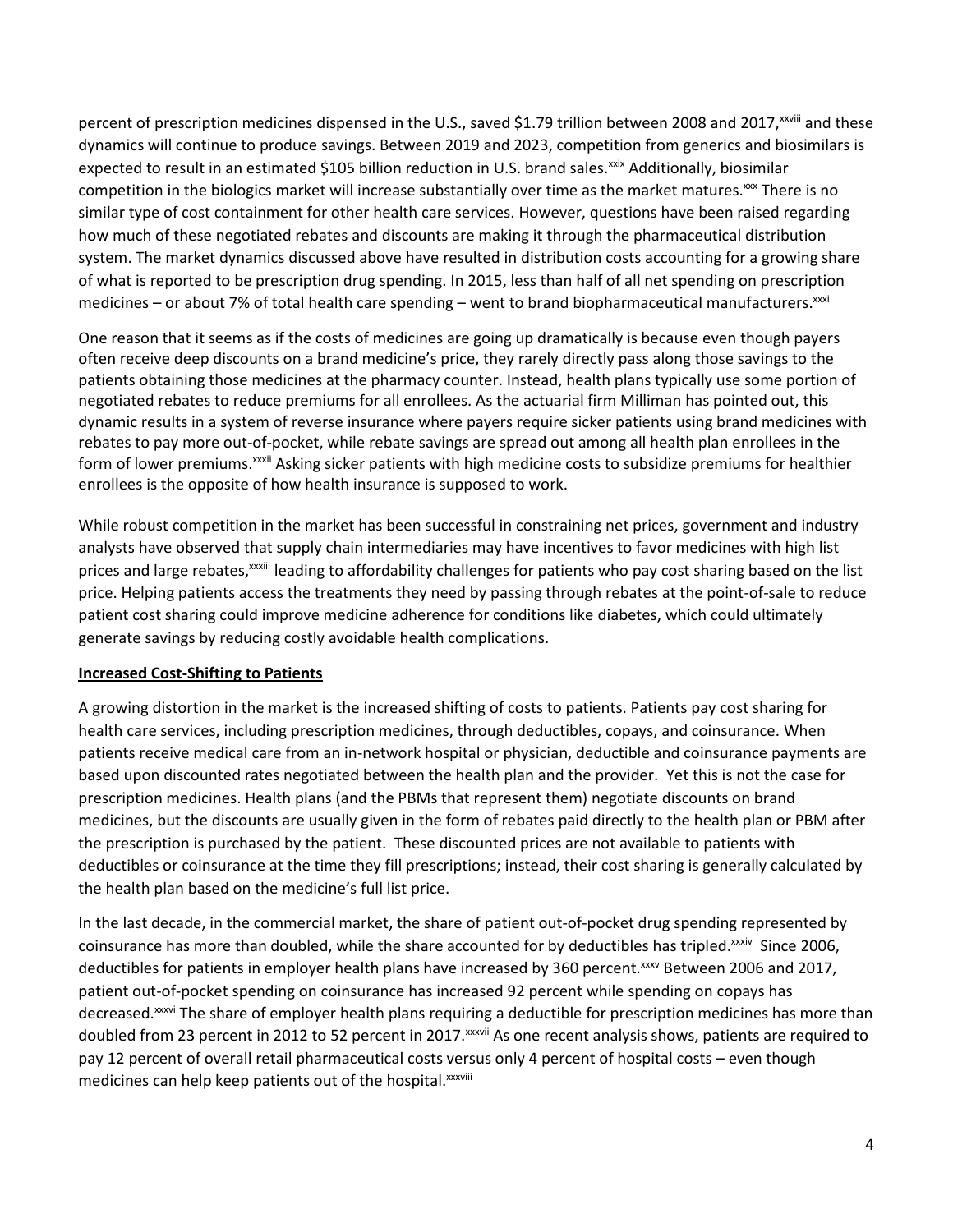Deductibles and coinsurance leave patients with high and often unpredictable costs, particularly for their medicines. Average commercially insured patient out-of-pocket costs for deductible and coinsurance claims for brand medicines are much higher than copay claims. xxxix In 2017, more than half of commercially insured patients' out-of-pocket spending for brand medicines was for medicines filled while a patient was in the deductible or with coinsurance, an increase of 20 percent from 2013. $^{\text{at}}$  Patients with chronic conditions are disproportionately impacted by high out-of-pocket costs.<sup>xli</sup>

Research shows that rebates paid by biopharmaceutical companies often substantially reduce the list prices of brand medicines.<sup>xlii</sup> However, since list prices do not reflect rebates, these savings are not directly passed on to patients through lower cost sharing, and patients' out-of-pocket costs for prescriptions filled in the deductible or with coinsurance are higher than they otherwise would be if instead they were based on the discounted cost of the medicine.

## **Hospitals Continue to Markup Medicine Prices**

A new analysis<sup>xliii</sup> from the Moran Company found hospitals continue to charge, on average, five times their cost for medicines, driving up cost sharing and premiums for patients across the country. This study builds on a previous study<sup>xliv</sup> from 2017. Both studies analyzed 20 medicines and found the amount hospitals receive after negotiations with commercial payers is, on average, almost two and half times what they paid to acquire the medicine.

The 2019 study estimated what these markups and margins mean for hospitals that acquire medicines through the 340B drug discount program, which was designed to ensure access to discounted drugs for vulnerable or uninsured patients. Hospitals that participate in the program are given a significant discount on medicines, but it doesn't appear that all of them are using the money to help patients as was intended by the program, and their own data show they are providing less and less care to needy patients even as they purchase increasing amounts of discounted medicines.xlv

To estimate how much money these 340B hospitals are retaining from the program off each medicine, Moran applied a conservative 340B discount to the medicines in their sample. For example, let's take a medicine with an Average Sales Price (ASP) of \$2,500: 340B hospitals can purchase the medicine from the biopharmaceutical company for an estimated \$1,875, and leverage their market power to receive payment from an insurer of \$6,000 for administering the medicine. As a result, \$4,125 is retained by the hospital, meaning Moran estimates these hospitals receive, on average, 3.2 times what the biopharmaceutical company (that researched, developed and brought the medicine to market) receives in payment for the drug. xlvi

In addition to recent research<sup>xlvii</sup> showing how hospitals push patients to costlier outpatient settings and highlighting issues with hospital consolidation, this study shines a light on a growing problem in our health care system. Please note that all-payer claims databases do not back out manufacturer rebates from their prescription medicine spending totals, and include the markups taken by hospitals on medicines and a host of other categories. So, reported prescription medicine spending is artificially inflated in those two ways in all-payer claims databases.

### **International Price Comparisons:**

The US has the only truly market-based health care system in the world. In many other countries, governments are the primary or only payer of health care and in effect dictate the prices of medicines as a condition of market access. Biopharmaceutical companies are often forced to accept these prices or face further restrictions on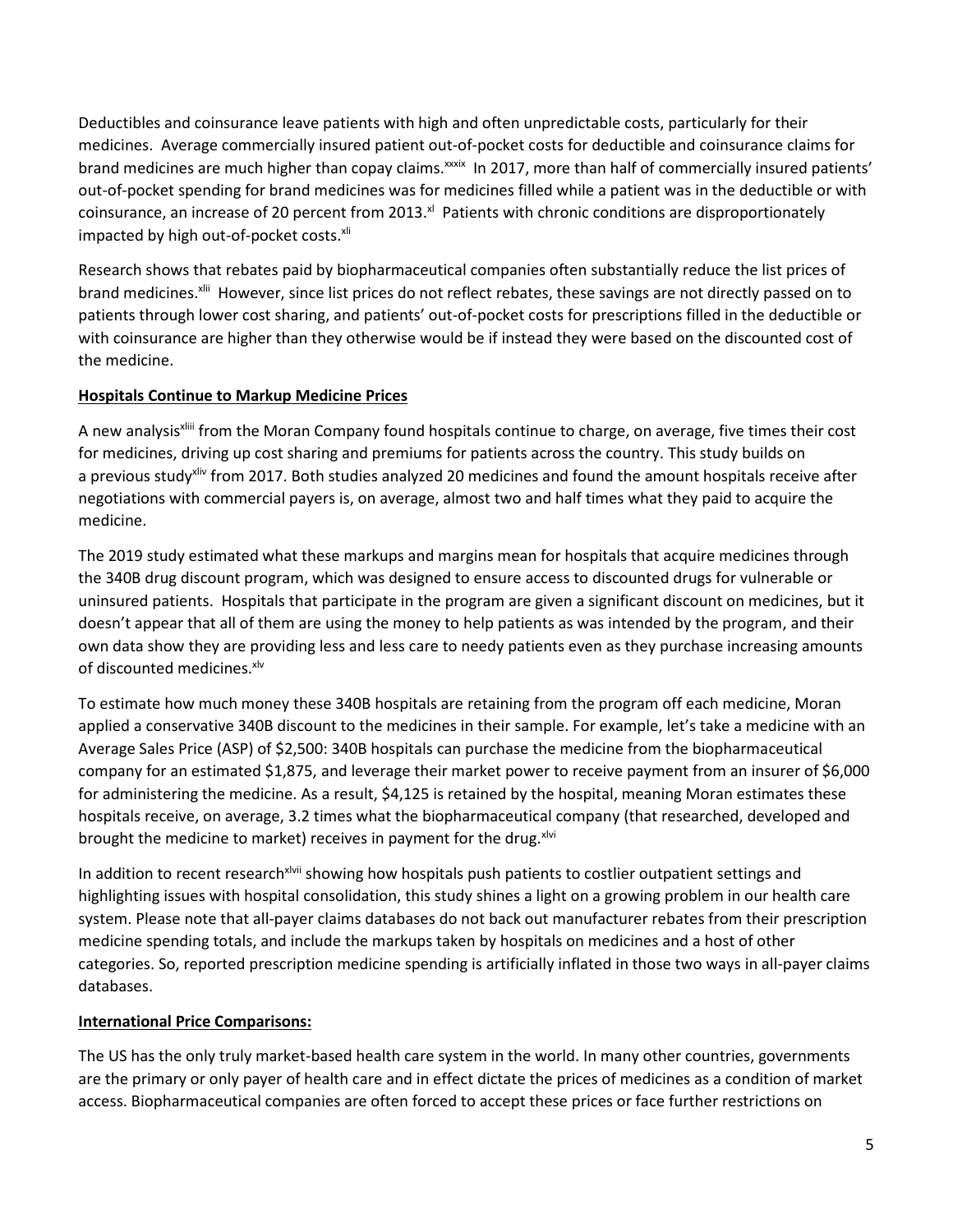coverage. Some countries have discriminatory policies or threaten to break patents on valuable new medicines. Practices like these force artificially low prices, delay patient access to new medicines and keep some innovative treatments off the market entirely.

In countries that use government price controls, patients face significant restrictions in accessing new medicines and treatment options. That becomes clear when you compare the availability of new medicines in the United States to other countries. Nearly 90% of new medicines launched from 2011 to 2018 are available in the United States compared to just 50% in France, 46% in Canada, and 36% in Australia – countries that use some form of government price controls. <sup>xiviii</sup> In addition to having fewer options, patients in these countries often must wait years longer, on average, for medications than patients in the United States.

In America, market competition determines the net price of a medicine, patients have faster access to more medicines than anywhere else in the world and doctors and patients work together to decide which medicine is right for them. Policymakers should keep these facts in mind and work toward the right reforms instead of copying the flawed policies of other governments.

 $\overline{a}$ 

[http://www.cdc.gov/nchs/data/mortab/aadr7998s.pdf.](http://www.cdc.gov/nchs/data/mortab/aadr7998s.pdf) April 2016. J Xu, et al; SL Murphy, et al; US Department of Health and Human Services, Centers for Disease Control and Prevention, National Center for Health Statistics, National Vital Statistics System. Deaths: final data for 2015. Natl Vital Statistics Rep. 2017;66(6). [https://www.cdc.gov/nchs/data/nvsr/nvsr66/nvsr66\\_06.pdf](https://www.cdc.gov/nchs/data/nvsr/nvsr66/nvsr66_06.pdf) November 2017. <sup>v</sup>Guo D et al. Why have we Been Dying Less from Coronary Heart Disease in the United States? Proceedings of the 22nd Annual

xiii Adis R&D Insight Database. Accessed June 2018.

xvi PhRMA. Medicines in Development for Neurological Disorders. April 2018. http://phrma-

docs.phrma.org/files/dmfile/PhRMA\_MIDReport\_Neuro\_2018\_FINAL.pdf

xvii PhRMA. Medicines in Development for Cancer. May 2018. [http://phrma-docs.phrma.org/files/dmfile/2018\\_MID\\_Cancer.pdf](http://phrma-docs.phrma.org/files/dmfile/2018_MID_Cancer.pdf)

<sup>i</sup> PhRMA annual membership survey, Washington DC: PhRMA, 2007-2017.

ii Altarum Institute. Projections of the prescription drug share of national health expenditures including non-retail. May 2018.

iii IQVIA. "2018 Medicine Use and Spending." Published May 2019.

iv Centers for Disease Control and Prevention (CDC), National Center for Health Statistics (NCHS), National Vital Statistics System. Ageadjusted death rates for 72 selected causes by race and sex using year 2000 standard population: United States, 1979-98.

International Meeting International Society of Pharmacoeconomics and Outcomes Research; May 2017; Boston, MA. Abstract available at: <https://www.ispor.org/ScientificPresentationsDatabase/Presentation/71745?pdfid=48920>

vi Centers for Disease Control and Prevention, National Center for Health Statistics. Health, United States, 2016: With Special Feature on Racial and Ethnic Health Disparities. https://www.cdc.gov/nchs/data/hus/hus16.pdf. 2017.

vii PhRMA. A Decade of Innovation in Chronic Diseases: 2006-2016[. http://phrma.org/sites/default/files/pdf/decade-of-innovation-chronic](http://phrma.org/sites/default/files/pdf/decade-of-innovation-chronic-disease.pdf)[disease.pdf.](http://phrma.org/sites/default/files/pdf/decade-of-innovation-chronic-disease.pdf) February 2016.

viii Food and Drug Administration. Drugs@FDA: FDA approved drug products. [http://www.accessdata.fda.gov/scripts/cder/drugsatfda.](http://www.accessdata.fda.gov/scripts/cder/drugsatfda)  Accessed May 2017.

IX Kabiri M et al. The Changing Burden of Hepatitis C Virus Infection in the United States: Model Based Predictions. Ann Intern Med. 2014;161(3):170-180.

<sup>x</sup> Siegel RL et al. Cancer Statistics, 2018. CA Cancer J Clin2018; 68:7-30.

xi Seabury S. "Quantifying Gains in the War on Cancer Due to Improved Treatment and Earlier Detection," Forum for Health Economics and Policy 2016; 19(1): 141–156.

xii Personalized Medicine Coalition. The Personalized Medicine Report: 2017 Opportunity, Challenges and the Future.

http://www.personalizedmedicinecoalition.org/Userfiles/PMC-Corporate/file/The\_PM\_Report.pdf. November 2017.

xiv Analysis Group. "The Biopharmaceutical Pipeline: Innovative Therapies in Clinical Development," July 2017.

xv Analysis Group. "The Biopharmaceutical Pipeline: Innovative Therapies in Clinical Development," July 2017.

xviii PhRMA. Medicines in Development for Heart Disease and Stroke. February 2018. http://phrma-

docs.phrma.org/files/dmfile/MIDReport\_HeartStroke\_2018\_FINAL.pdf

xix QuintilesIMS Institute. Estimate of Medicare Part D Costs After Accounting for Manufacturer Rebates. October 2016; Gronholt-Pedersen J, Skydsgaard N, Neely J. Novo Nordisk Defends U.S. Diabetes Drug Pricing. *Reuters*. November 4, 2016[. http://www.reuters.com/article/us](http://www.reuters.com/article/us-novo-nordisk-prices-idUSKBN12Z184%3B)[novo-nordisk-prices-idUSKBN12Z184;](http://www.reuters.com/article/us-novo-nordisk-prices-idUSKBN12Z184%3B) Silverman E. What the 'Shocking' Gilead Discounts on its Hepatitis C Drugs Will Mean. *Wall Street Journal*. February 4, 2015. https://blogs.wsj.com/pharmalot/2015/02/04/what-the-shocking-gilead-discounts-on-its-hepatitis-c-drugs-willmean/ Barrett P, Langreth R. The Crazy Math Behind Drug Prices: Intermediaries that Negotiate to Lower Prices May Cause Them To Increase Too*. Bloomberg Businessweek*, June 29, 2017.